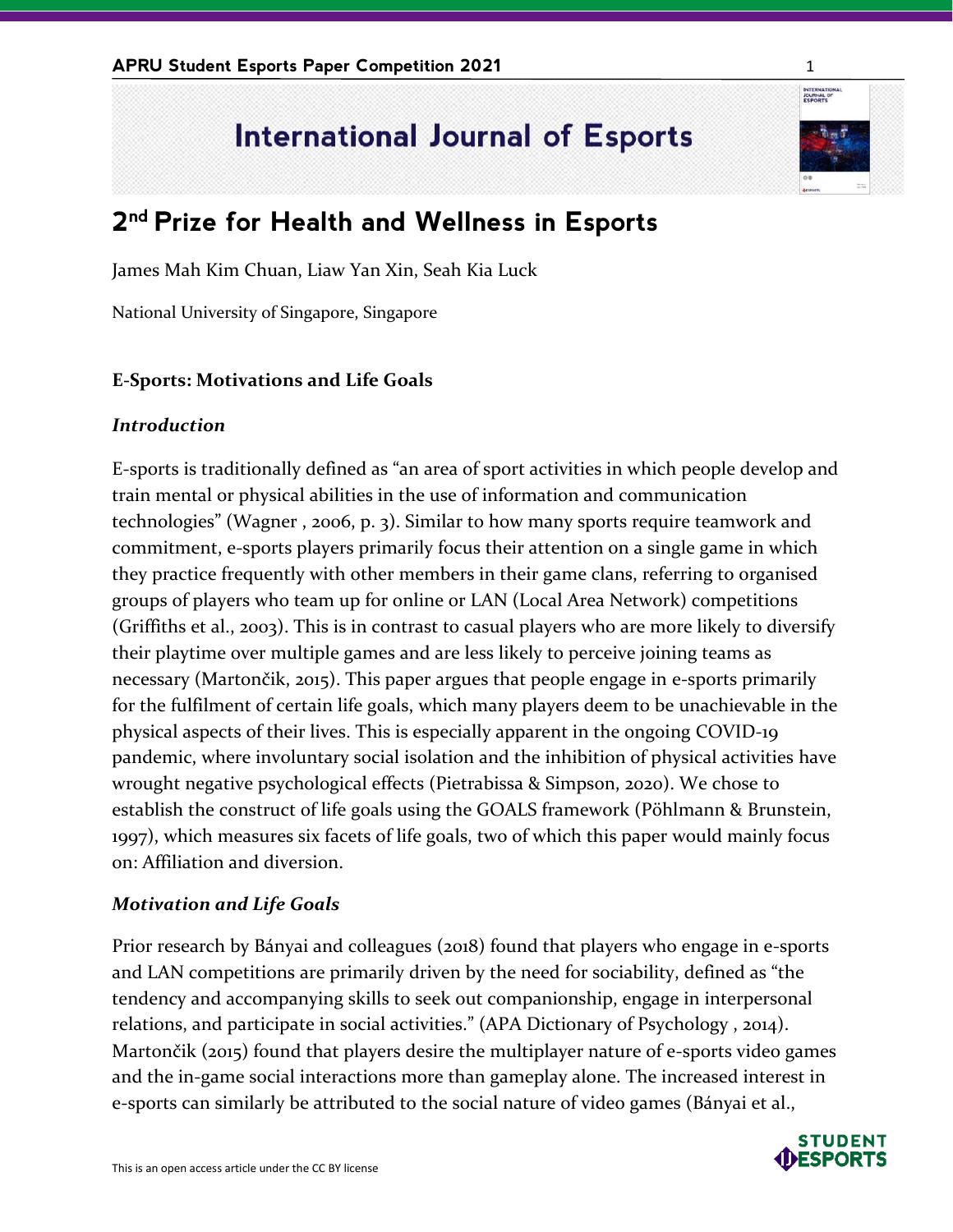2018). Specifically, deepening one's sociability and interpersonal relations online also help one to fulfill the life goals of affiliation and diversion, as shown by how e-sports players scored significantly higher in these life goal categories than casual players (Martončik, 2015).

#### *Affiliation and Diversion*

The need for sociability is directly linked to the quest for affiliation and diversion. Affiliation refers to the quantity and quality of interactions between an individual and others (Bányai et al., 2018; Hofer & Chasiotis, 2003). Gaming communities for competitive games such as CS: GO are specifically labelled as affinity spaces because of the ample opportunities for players to interact and bond over their common interests in e-sports, gaming aspirations, and other game-related tasks, thus reinforcing one' s affiliation and sense of belonging in the aforementioned communities (Gee, 2005; Nielsen & Hanghøj, 2019). Affiliation can also be realised in instances where one engages in e-sports alongside friends in the same team through the desire for in-group bonding or peer pressure (Bányai et al., 2018). Games with competitive factors enable players to experience greater sociability through fostering a stronger desire amongst players to outperform their opponents, encouraging strategic team coordination , thus promoting communication which facilitates social interactions amongst team members (Bányai et al., 2018).

The ongoing COVID-19 pandemic has stunted the growth of different entertainment sectors, but e-sport participation remains unperturbed for the most part (López-Cabarcos et al., 2020). In fact, apart from the cancellation of major LAN events in some countries (Cranmer et al., 2020), e-sports has sustained a consistent growth despite physical social distancing measures (López-Cabarcos et al., 2020). This is supported by recent findings depicting a 75% increase in video game usage in many countries including the US since the beginning of the pandemic, alongside a sharp rise in e-sports viewership: T witch, a major e-sports streaming platform, experienced an 83% spike in hours streamed (Verdoodt et al., 2021). For non-gamers who recently turned their attention towards video games and e-sports during COVID-19, their sudden interest can be attributed to attempts at satisfying the life goal of diversion, which refers to one's need to divert oneself from routine tasks and seek novel experiences (Martončik, 2015). As the conduct of physical activities (such as travelling) are highly discouraged or even interdicted in many countries as part of COVID-19 safety measures, many homebound people may instead turn to exploring virtual multiplayer worlds in e-sports, such as those in MMORPGs, to simulate the novel experience of travelling to new countries and meeting new people (Martončik, 2015). While the displacement hypothesis (Williams et al., 2008) suggests that overinvolvement in technology-intensive activities (i.e electronic sports) can be intrinsically

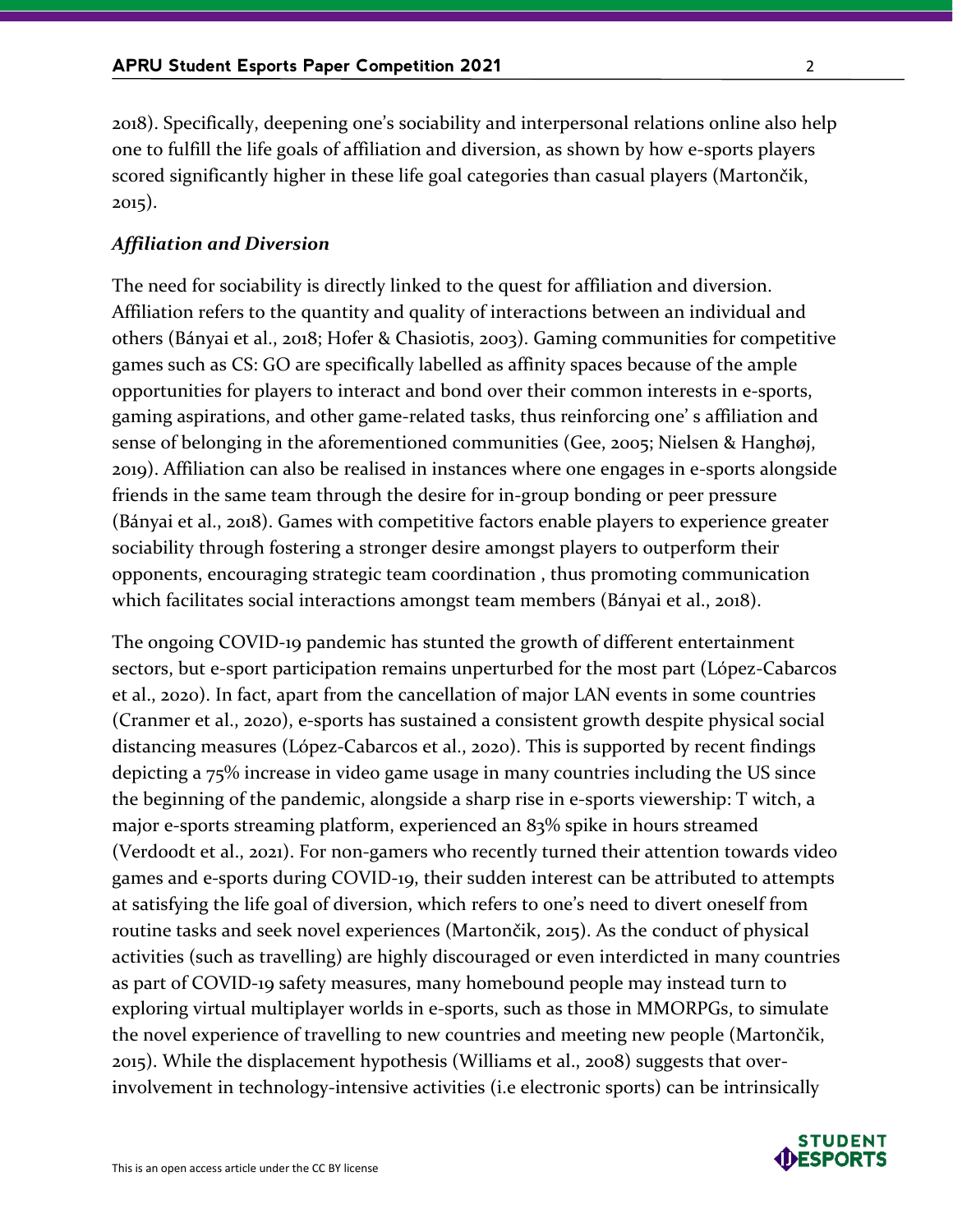detrimental, causing players to "displace alternate activities'' such as meaningful social interactions which leads to increased social isolation and negative well-being, these same technologies also catalyze the formation of strong social networks. VOIP(voice over internet protocol) technologies are an integral part of e-sports, either offered by third party softwares (e.g Teamspeak, Discord), or incorporated directly within games (e.g Valorant, Dota 2). These services enable players to communicate effectively while serving as instruments for the formation of social connections in virtual environments.

Professional e-sports gamers also switch from one game to another during COVID-19 due to the need for unique gaming experiences. Prominent CS:GO players such as Hiko, ScreaM and Notail have migrated to Valorant due to its potential for content creation, as well as the "more immersive gaming experience" that it offers (Krishnaswamy , 2021, p.1). Despite both being games of the first-person-shooter genre (FPS) with similar in-game economies and gunplay, Valorant distinguishes itself from CS:GO by providing its "agents'' with unique sets of abilities and specific roles (Radhakrishnan, 2021). The novel gameplay experience that Valorant offers is just one amongst the plethora of evidence of the fluid nature of e-sports: the diversity and generativity of video games renders it difficult for players to feel dissatisfied, given that there are always options to divert to.

#### *Ambition and Escapism*

This paper focuses primarily on sociability in achieving the goals of affiliation and diversion, and prior research has found that it is the greatest motivator for e-sports participation. Other possible motivators for participation include ambition and escapism. Ambition can spur players to achieve better performances in their games, in some cases even making money or a career out of gaming (Bányai et al., 2020), which contributes to the attainment of other life goals such as achievement and power . Escapism can be another reason why people pursue e-sports, functioning as an avenue to relieve stress and a respite from their daily life and work (Sherry & Lucas, 2003; Weiss & Schiele, 2013). However, it should be noted that unbridled escapism is highly correlated with problematic behaviors like excessive online gaming (Kardefelt-Winther , 2014), as per the displacement hypothesis. The Diagnostic and Statistical Manual of Mental Disorders (5th edition; American Psychiatric Association, 2013) has even listed addiction to internet gaming as a symptom of select mental disorders, and may potentially be coined as a unique mental disorder on its own, although this is pending further research.

#### **Conclusion**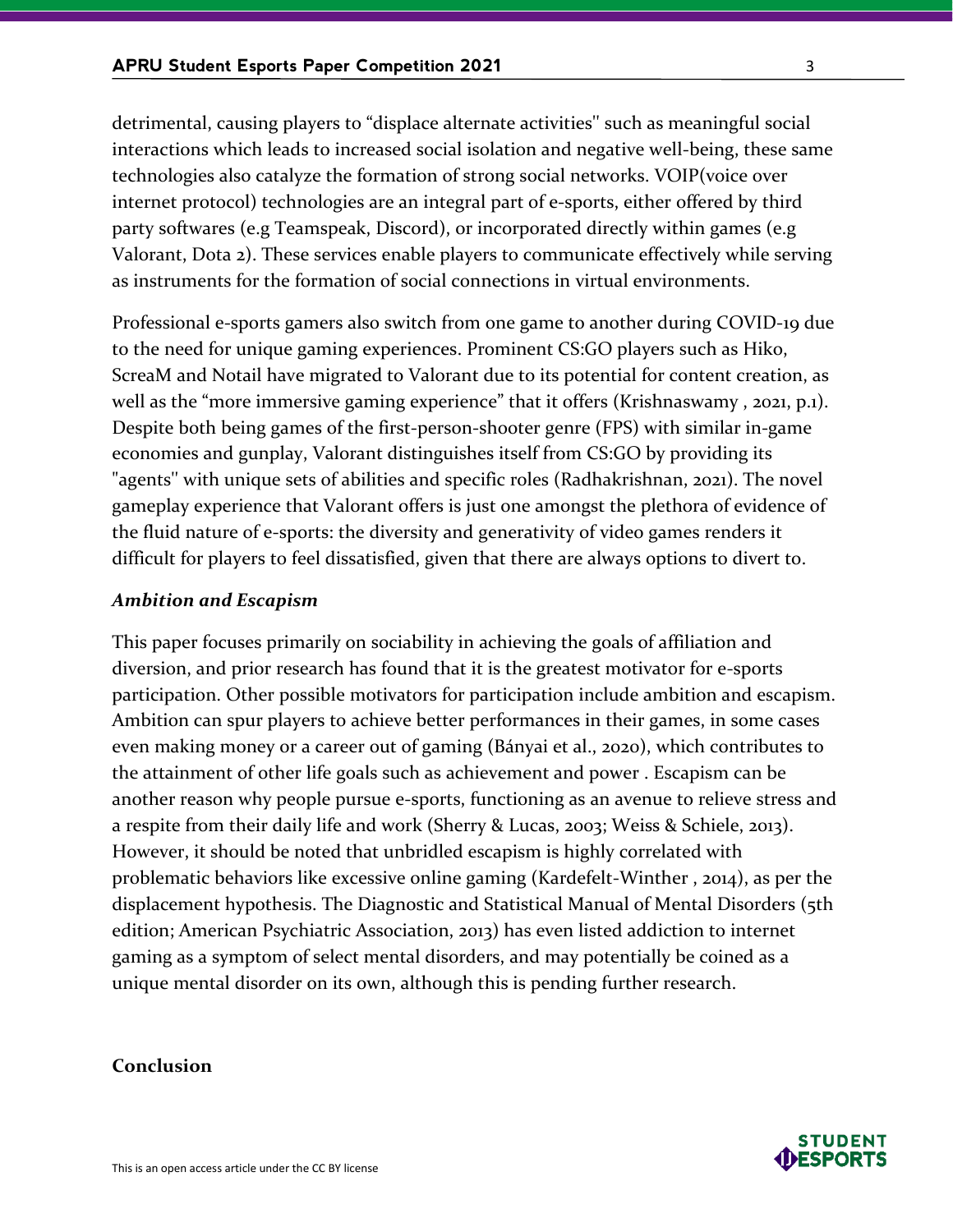Amore in-depth review of the GOALS framework would help to better elucidate the role that competitive video gaming plays in the lives of e-sports professionals. Many pathways to fulfilling affiliation and diversion needs are heavily hindered by the pandemic, and while the desire for sociability may be satisfied through engaging in e-sports, such activities are unable to entirely displace all social interactions and entirely fulfill our needs for novel experiences. We should keep in mind that e-sports do not necessarily comprise solely video games: e-sports broadly refers to any shared digital space for people to interact and conduct joint activities, similar to playing physical sports or spectating matches in the flesh. Since the present paper analyses the connection between life goals and e-sports in general, future research could study the specific aspects of different game genres in cultivating affiliation and diversion.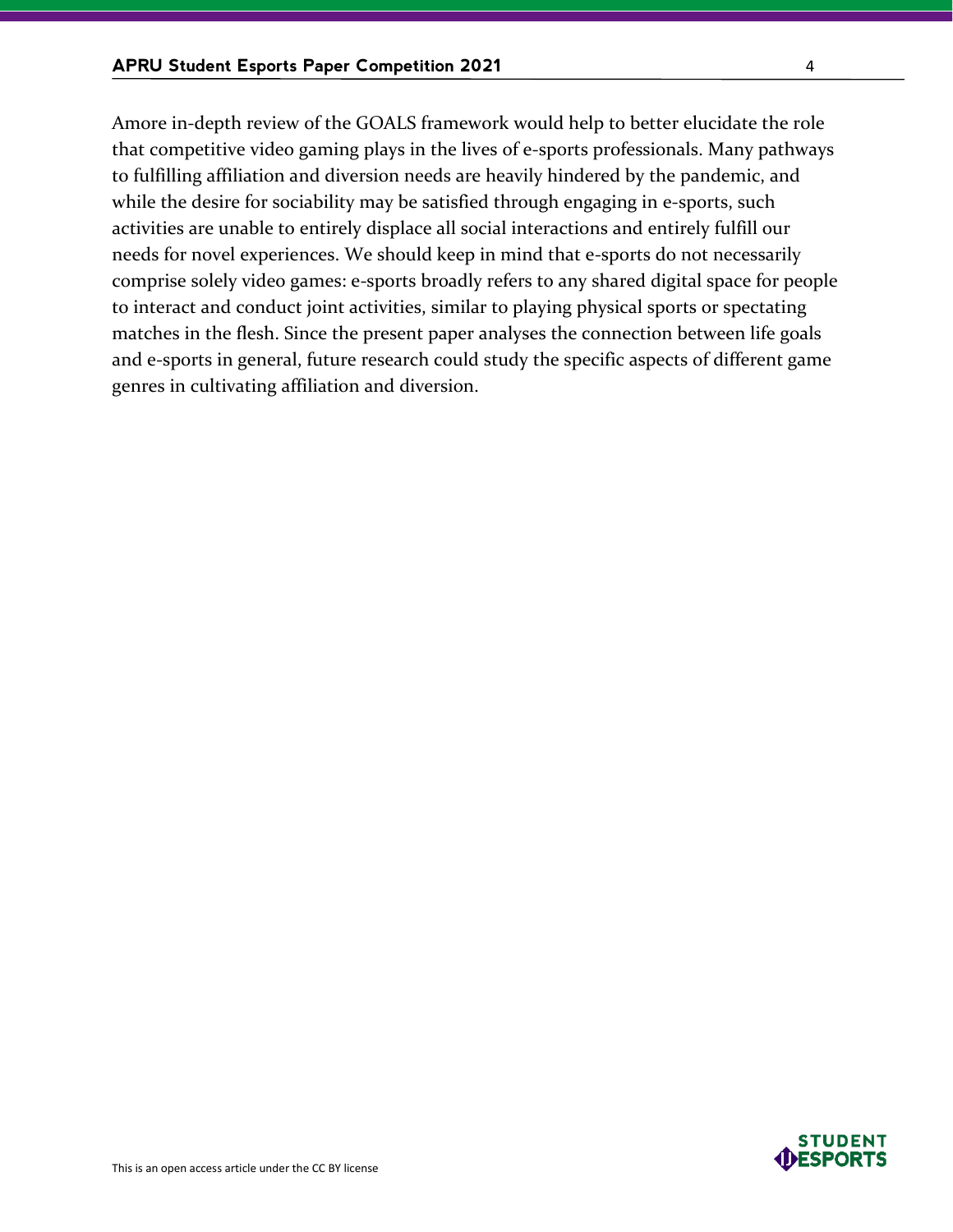## **References**

- 1. American Psychiatric Association. (2013). Diagnostic and statistical manual of mental disorders (5th ed.). https://doi.org/10.1176/appi.books.9780890425596
- 2. APA Dictionary of Psychology. (2014). AP ADictionary of Psychology. Apa.org. https://dictionary.apa.org/sociability
- 3. Bányai, F., Griffiths, M. D., Király, O., & Demetrovics, Z. (2018). The Psychology of Esports: A Systematic Literature Review. Journal of Gambling Studies, 35(2), 351–365. https://doi.org/10.1007/s10899-018-9763-1
- 4. Bányai, F., Zsila, Á., Griffiths, M. D., Demetrovics, Z., & Király , O. (2020). Career as a Professional Gamer: Gaming Motives as Predictors of Career Plans to Become a Professional Esport Player. Frontiers in Psychology, 1 1. https://doi.org/10.3389/fpsyg.2020.01866
- 5. Cranmer, Eleanor. E., Dann. Han, Dai-In., van Gisbergen, Marnix., & Jungt, T. (2020). esports Matrix: Structuring the esports Research Agenda. Computers in Human Behavior, 1 17, 106671. https://doi.org/10.1016/j.chb.2020.106671
- 6. Gee, James Paul (2005) "Semiotic Social Spaces and Affinity Spaces." Beyond Communities of Practice Language Power and Social Context 214232
- 7. Griffiths, M. D., Davies, M. N. O., & Chappell, D. (2003). Breaking the Stereotype: The Case of Online Gaming. Cyber Psychology & Behavior, 6(1), 81–91. https://doi.org/10.1089/109493103321167992
- 8. Hofer, J., & Chasiotis, A. (2003). Congruence of life goals and implicit motives as predictors of life satisfaction: Cross-cultural implications of a study of Zambian male adolescents. Motivation and Emotion, 27(3), 251-272.
- 9. Kardefelt-Winther, D. (2014). The moderating role of psychosocial well-being on the relationship between escapism and excessive online gaming. Computers in Human Behavior, 38, 68-74.
- 10. Krishnaswamy, A. (2021, February 17). Choice, coercion, or money, what makes eSports
- 11. players switch games?-Sports News , Firstpost. Firstpost. https://www .firstpost.com/sports/choice-coercion-or-money-what-makes-esportsplayers-switchgames-9313511.html
- 12. López-Cabarcos, M. Á., Ribeiro-Soriano, D., & Piñeiro-Chousa, J. (2020). All that glitters is not gold. The rise of gaming in the COVID-19 pandemic. Journal of Innovation & Knowledge, 5(4). https://doi.org/10.1016/j.jik.2020.10.004
- 13. Martončik, M. (2015). e-Sports: Playing just for fun or playing to satisfy life goals? Computers in Human Behavior, 48, 208–21 1. https://doi.org/10.1016/j.chb.2015.01.056
- 14. Mohamed Abbas, A. (2020). Psychological effects of social isolation during COVID-19 pandemic. International Journal of Clinical Studies and Medical Case Reports, 1(4). https://doi.org/10.46998/ijcmcr .2020.01.000019
- 15. Nielsen, R. K. L., & Hanghøj, T. (2019, October). Esports skills are people skills. In Proceedings of the 13th European Conference on Game-Based Learning (pp. 535-542).
- 16. Pietrabissa, G., & Simpson, S. G. (2020). Psychological Consequences of Social Isolation During COVID-19 Outbreak. Frontiers in Psychology, 1 1. https://doi.org/10.3389/fpsyg.2020.02201
- 17. Pöhlmann, K., & Brunstein, J. C. (1997). GOALS: Ein Fragebogen zur Messung von Lebenszielen [GOALS: Aquestionnaire for assessing life goals]. Diagnostica, 43(1), 63–79.